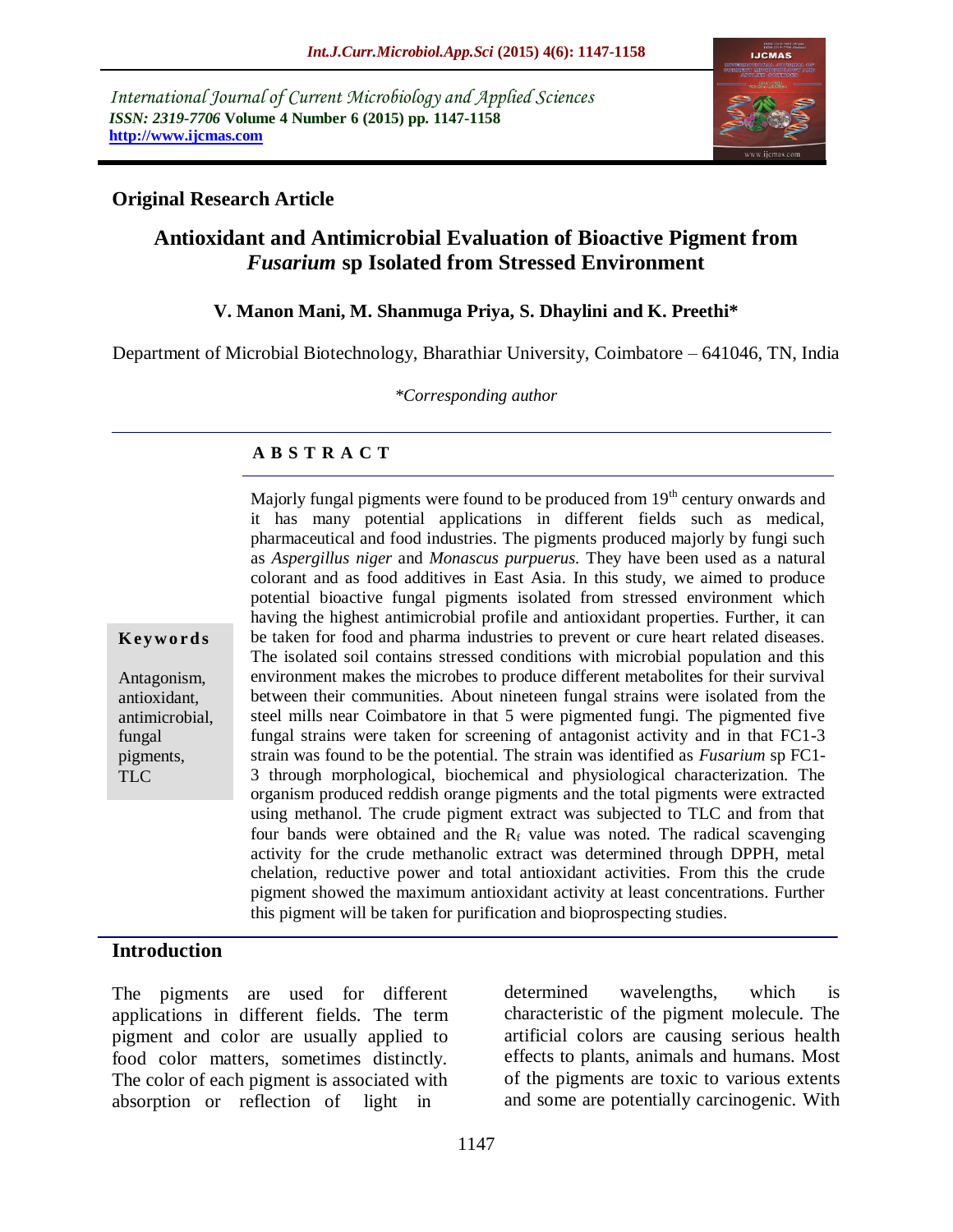understanding the harmfulness of the synthetic colors, natural pigments are being increasingly emphasized. By their natural character, safety and use as additives, natural pigments have reached commercial potential (Pszczolla, 1998). There are numerous natural pigments in the world. They are collected from the sources such as plants, animals and micro organisms. The uses of natural pigments are increasing world-. The natural pigments have several affecting factors like temperature, pH, availability and cost. Microbial pigment production is now one of the emerging fields of research to demonstrate its potential for various industrial applications. Among the molecules produced by microorganisms are carotenoids, melanins, flavins, quinines and more specifically monascins, violacein or indigo (Dufosse, 2009). Industries are now able to produce some microbial pigments for applications in food, cosmetics and textiles.

Naturally, pigment producing microorganisms like fungi, yeast and bacteria are quite common. The pigments producing micro-organisms will produce the antibiotic and inhibit the disease causing pathogens. They cannot however treat viral infection such as common cold or non bacterial inflammation. Different antibiotics work effectively on different bacteria. Indiscriminate use of antibiotics should be identified for a particular disease. Majorly fungal pigments were found to be produced from  $19<sup>th</sup>$  century onwards and it has many potential applications in different fields such as medical, pharmaceutical and food industries. The pigments produced majorly by fungi such as *Aspergillus niger* and *Monascus purpuerus.* They have been used as a natural colorant and as food additives in East Asia. In this study, we aimed focused on the pigment producing fungi isolated from stressed environmental conditions and to check the antimicrobial and antioxidant properties of the fungal pigment.

#### **Materials and Methods**

#### **Sample collection and isolation**

Two different soil samples were collected from a Steel Rolling Mills, Coimbatore, TN, India (latitude: 11.0183° N & longitude: 76.9725° E). they were serially diluted from  $10^{-2}$  to  $10^{-8}$  in sterile water and about  $100 \mu L$ of sample from each dilution was spread on to Potato Dextrose Agar (PDA) and Sabouraud's Dextrose Agar (SDA) and the plates were incubated at  $28 \pm 2^{\circ}$ C for 7 -21 days.

#### **Screening of antagonistic activity**

The isolated pigmented colonies were cultured to obtain pure cultures. The pigmented strains were screened for antagonistic activity against clinical pathogens such as *Staphylococcus aureus, Escherichia coli, Pseudomonas aeruginosa, Klebsiella pneumoniae*, *Salmonella typhi, Proteus vulgaris, Staphylococcus epidermidis* and *Shigella* sp by cross streaking method Rahman et al, 2011). After incubation at  $28 \pm 2^{\circ}$ C for 7 days, 12 hrs cultures of clinical pathogens were streaked perpendicular to the central strip of fungal culture and again incubated at 37<sup>o</sup>C for 24 hrs and zone of inhibition was measured.

#### **Morphological characterization of fungi**

The best antagonistic strain FC1-3 was taken for morphological identification using Lactophenol Cotton Blue staining (Parija and Prabhaka, 1995). The fungal spores were viewed under 400x and 1000x magnification using light microscope and phase contrast microscope. The spore morphology was studied through Scanning Electron Microscopy (SEM) by cover slip technique.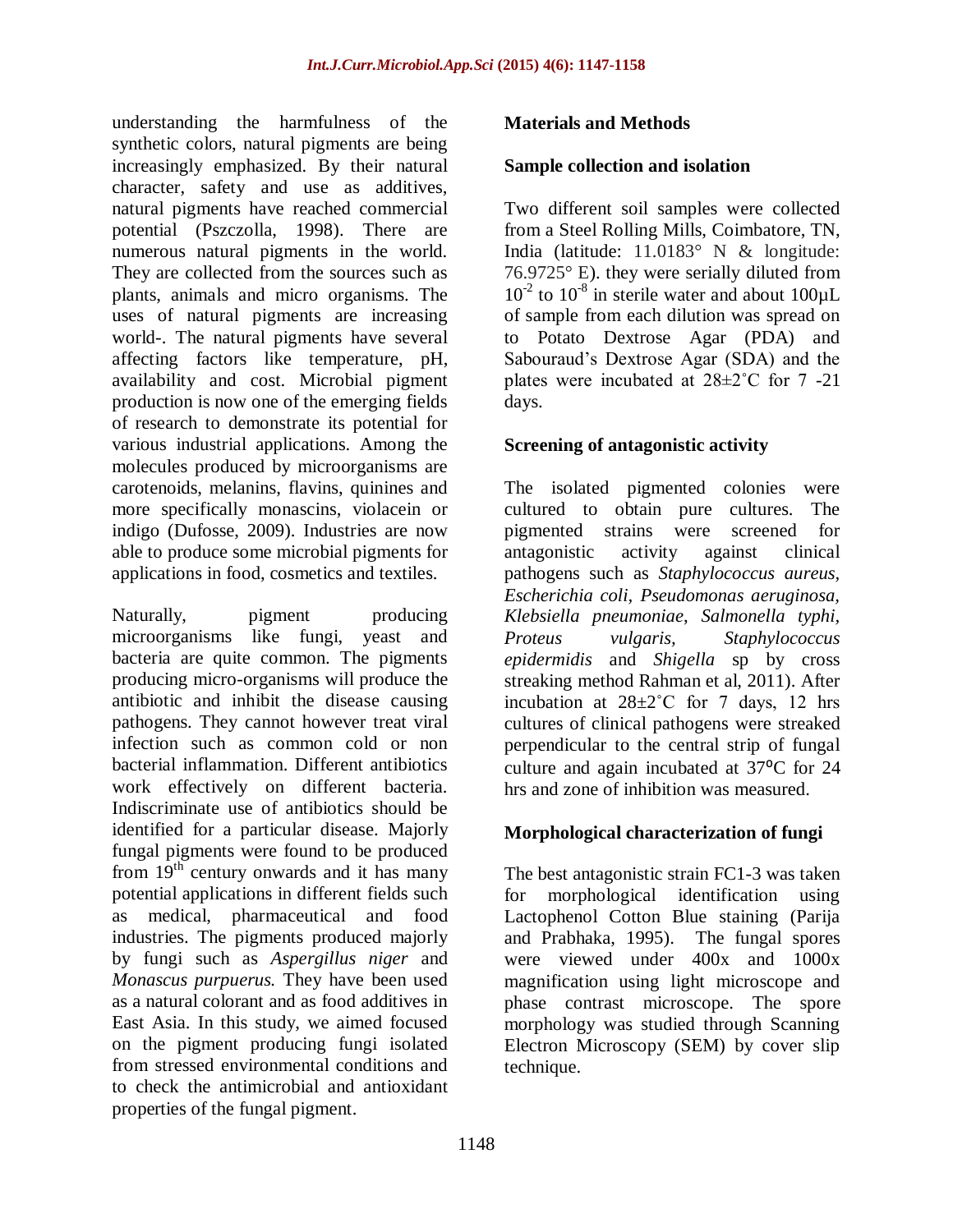## **Culture media**

Different culture media such as PDB, SDB, Czapek Dox Broth (CDB), Malt extract medium (MEA) were prepared and inoculated with FC1-3 to find out the production media for maximum growth of fungal mat and pigment production. The inoculated media was incubated at 28±2˚C for 7-15 days.

### **Physiological characterization**

The physiological characteristics such as pH, temperature and salt tolerance were<br>determined. The effect of  $nH$  was The effect of pH was determined by the preparation of Sabouraud's dextrose broths with different pH ranging from pH 3 to pH 9. FC1-3 was inoculated and incubated at 28±2˚C for 7-15 days. After the incubation period, the pigments were extracted and observed for maximum pigment production. Similarily the effect of temperature was characterized by preparing Sabouraud's dextrose broth and inoculated with FC1-3 strain and incubated at different temperatures (15°C, 25°C, 35°C, 45°C and 55°C) for 7-15 days. The results were observed after incubation period. The effect of salt tolerance was also examined by the inoculation of FC1-3 in Sabouraud's dextrose agar in different concentrations of NaCl ranging from 1% to 10%. The flasks were incubated at 28±2˚C for 7-15 days. After incubation the results were observed for pigment and fungal mat production.

### **Production and extraction of pigments**

The strain FC1-3 fungus was inoculated in selective production media and incubated at 28±2˚C for 7-15 days. After incubation period the fungal mat was harvested using Whatmann No. 1 filter paper and it was washed thrice with sterile distilled water and dried. The pigment was extracted using

various solvents using mortar and pestle and the solvent mixture was kept in water bath at 60°C for 30 mins for extracting all the pigments. The crude extract was concentrated and stored for further studies.

### **Preliminary qualitative phytochemicals screening**

The crude methanolic extract was checked for the presence of the following phytochemicals such as alkaloids, phenols, flavonoids, saponins, steriods, cardiac glycosides and tannins by standard procedures.

## **Cardiac glycosides**

Keller-kiliani test was performed to assess the presence of cardiac glycosides. The crude dry powder of the extract was treated with 1 mL of FeCl<sub>3</sub> reagent (mixture of 1) volume of  $5\%$  FeCl<sub>3</sub> solution and 99 volumes of glacial acetic acid). To this solution a few drops of conc.  $H_2SO_4$  was added. Appearance of greenish blue color within a few minutes indicated the presence of cardiac glycosides.

### **Steroids**

Liebermann-Burchard reaction was performed to assess the presence of steroids. A chloroform solution of the crude dry powder of the extract was treated with acetic anhydride and a few drops of concentrated H2SO<sup>4</sup> were added down the sides of the test tube. A blue green ring indicated the presence of terpenoids.

### **Alkaloids**

The crude extract was evaporated to dryness in a boiling water bath. The residue was dissolved in 2 N HCl. The mixture was filtered and the filtrate was divided into 3 equal portions. One portion was treated with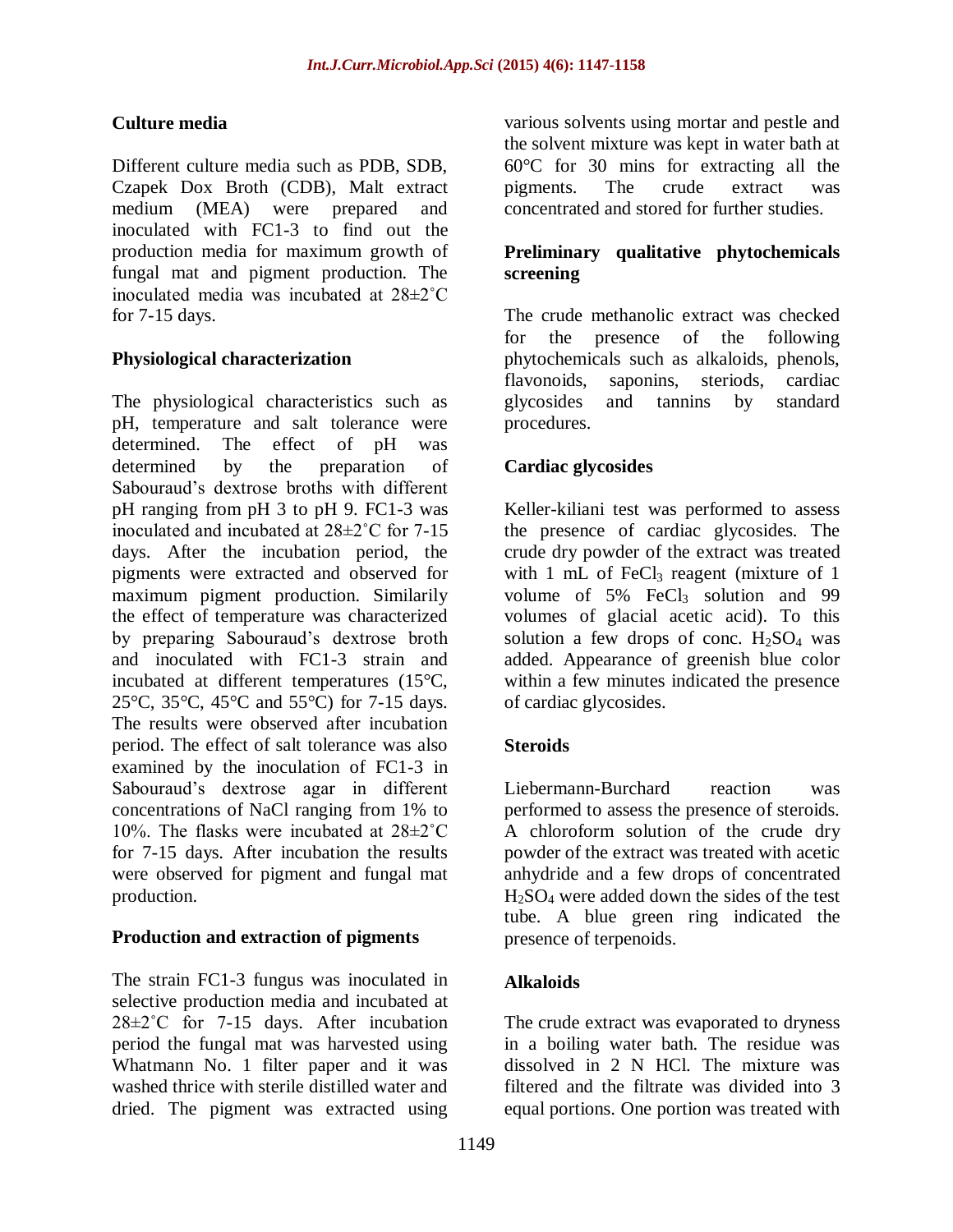a few drops of Mayer's reagent; one portion was treated with equal amount of Dragondroff's reagent and the other portion was treated with equal amount of Wagner's reagent.

The creamish precipitate, orange precipitate and brown precipitate, indicated the presence of respective alkaloids.

### **Flavonoids**

In a test tube containing 0.5 mL of crude pigment extract, 5-10 drops of diluted HCl and small piece of zinc or magnesium were added and the solution was boiled for few minutes. In the presence of flavonoids, reddish pink or dirty brown colour was produced.

### **Phenols**

The crude pigment extract was dissolved in 5 mL of distilled water. To this few drops of neutral 5% ferric chloride solution are added. A dark green color indicates the presence of phenolic compounds.

### **Tannins**

The crude extract was treated with alcoholic FeCl<sub>3</sub> reagent. A bluish black colour, which disappears on addition of a little dilute  $H<sub>2</sub>SO<sub>4</sub>$  was followed by the formation of yellowish brown precipitate.

### **Saponins**

The presence of saponins was determined by Frothing test. The crude dry powder of fungal extract was vigorously shaken with distilled water and was allowed to stand for 10 min. No froth indicates absence of saponins and stable froth more than 1.5 cm indicated the presence of saponins.

### **Separation of the bioactive compound**

## **TLC**

The crude extract was subjected to TLC (Thin Layer Chromotography) (Geiss F, 1997). This is done to find out the separation of bioactive compounds from the crude methanolic extract using different solvent such as chloroform: methanol; n-Hexane: methanol; petroleum ether: ethyl acetate. The solvent system which separated maximum number of bioactive compounds from the crude extract was taken for further purification process. The solvent front was marked and  $R_f$  value was calculated.

### **Biological activity of the crude extract**

## **Antimicrobial activity**

The antimicrobial activity was done by well diffusion method (Bauer et al, 1966) against the test organisms such as *S. aureus, S. epidermidis, E. coli, P. aeruginosa, Klebsiella* sp*, S. typhi, P. vulgaris, Shigella*  sp, *Candida albicans* and *Aspergillus niger*.

The Mueller Hinton agar (MHA) plates were prepared and previously seeded with the test organism in each plate. The wells were cut by using a sterile cork borer. Forty microliter of culture filtrate and crude extract of the strain FC1-3 was added in each well. The diameters of inhibition were determined after 24 hr of incubation at 37°C for bacteria.

## **Antioxidant activities**

### **DPPH radical scavenging activity**

The crude methanolic pigment extracts were aliquoted into different concentrations (50- 200µl) for determining its ability to scavenge 2, 2-diphenyl-1-picrylhydrazyl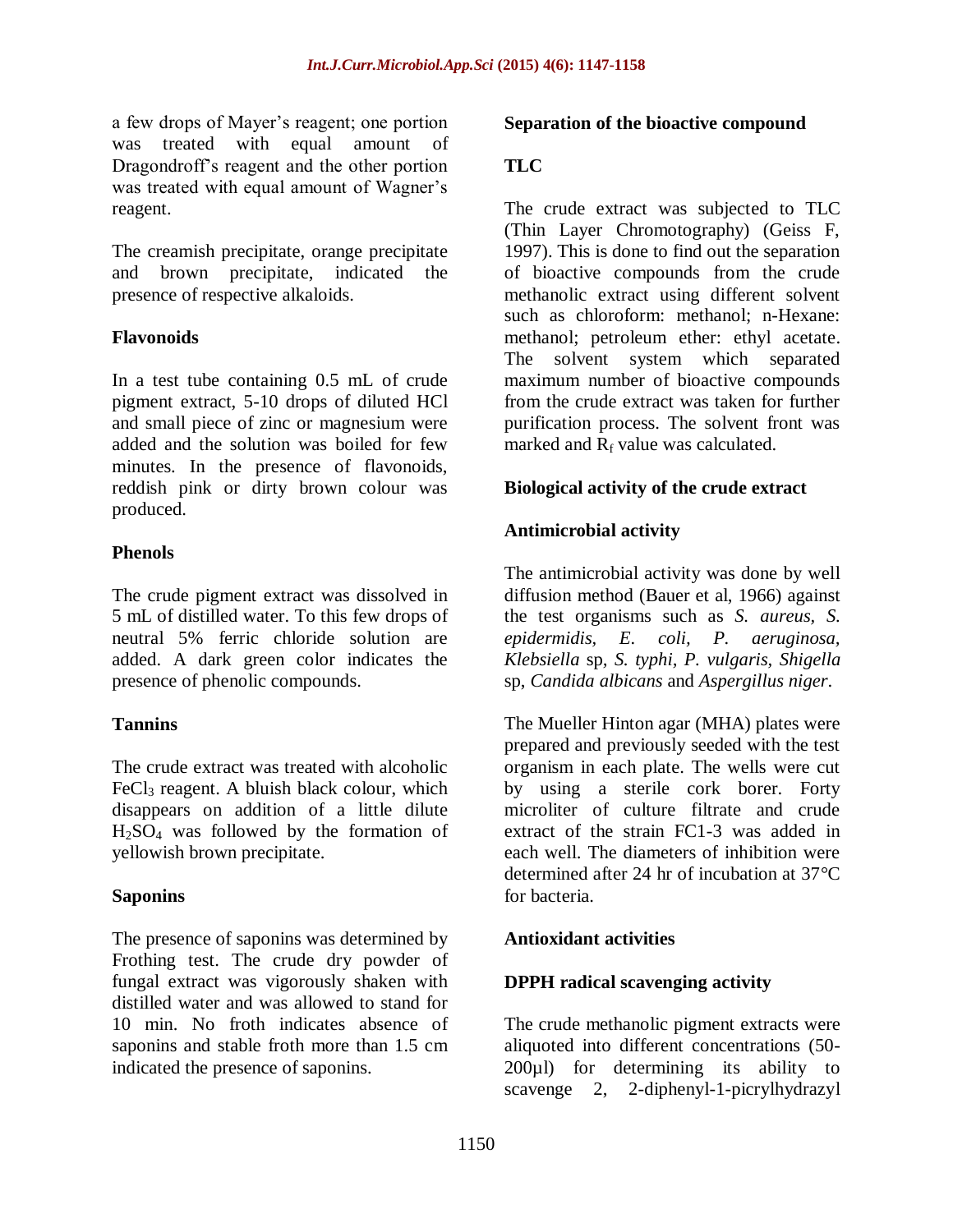(DPPH) radicals using the method of Yildirim et al, 2009. DPPH solution (1mM DPPH radical solution in 95% methanol) of 800µl was mixed with 200µl of crude extract, vortexed well and then incubated for 30 min at room temperature in dark. After 30 min incubation, the samples were centrifuged for 5 min at 13,500 rpm (at room temperature). Then, the absorbance of each supernatant sample was measured at  $\lambda$ =517 nm and 1ml of 95% methanol was used as a control. Ascorbic acid was used as a reference compound. The antioxidant activity was given as percent (%) DPPH scavenging, calculated by the following formula:

DPPH radical scavenging activity  $(\% )$  =

 $[(Abs_{control} - Abs_{sample})]$  $\sim$  x 100 (Abs control)

#### **Reducing power**

The reducing power was based on Fe (III) to Fe (II) transformation in the presence of the solvent fractions (Fejes et al, 2000). The Fe (II) can be monitored by measuring the formation of Perl's Prussian blue at 700 nm. Various concentrations of the sample (50- 200µl) were mixed with 2 ml of phosphate buffer (0.2 M, pH 6.6) and 2 ml of potassium ferricyanide (10 mg/ml). The mixture was incubated at 50°C for 20 min followed by addition of 2 ml of Tri Chloroacetic acid (TCA) (100 mg/L).

The mixture was centrifuged at 3000 rpm for 10 min to collect the upper layer of the solution. A volume of 2 ml from each of the mixture earlier mentioned was mixed with 2 ml of distilled water and 0.4 ml of 0.1% (w/v) fresh ferric chloride. After 10 min reaction, the absorbance was measured at 700 nm. Higher absorbance of the reaction mixture indicates a higher reducing power.

### **Metal chelating activity**

The metal chelating activity was estimated by the method of Dinis et al, 1994. The reaction was performed in HEPES buffer (20mM, pH 7.2).

Various concentrations (100-200µl) of samples were mixed with solution of 12.5µM ferrous sulphate solution. The reaction was initiated by the addition of 75µM ferrozine and the mixture was shaken vigorously and incubated for 20 min at room temperature. After incubation the absorbance was measured at 562 nm. EDTA was used as the reference compound and the percentage chelating capacity was calculated as;

Chelating effect (%) =  $[(A_{control} - A_{sample})$  $/A_{\text{control}}$  x 100

## **Total Antioxidant activity**

The total antioxidant capacity of the sample was determined by phosphomolybdate method using ascorbic acid as a standard (Umamakeshwari et al, 2008). An aliquot of 0.1 ml of sample solution was mixed with 1 ml of reagent solution (0.6 M sulphuric acid, 28 mM sodium phosphate and 4 mM ammonium molybdate).

The tubes were capped and incubated in a water bath at 95°C for 90 min. After incubation period, the samples were cooled to room temperature, the absorbance of the mixture was measured at 765 nm against a blank.

A typical blank contained 1 ml of the reagent solution and the appropriate volume of the solvent and incubated under the same conditions. Ascorbic acid was used as standard.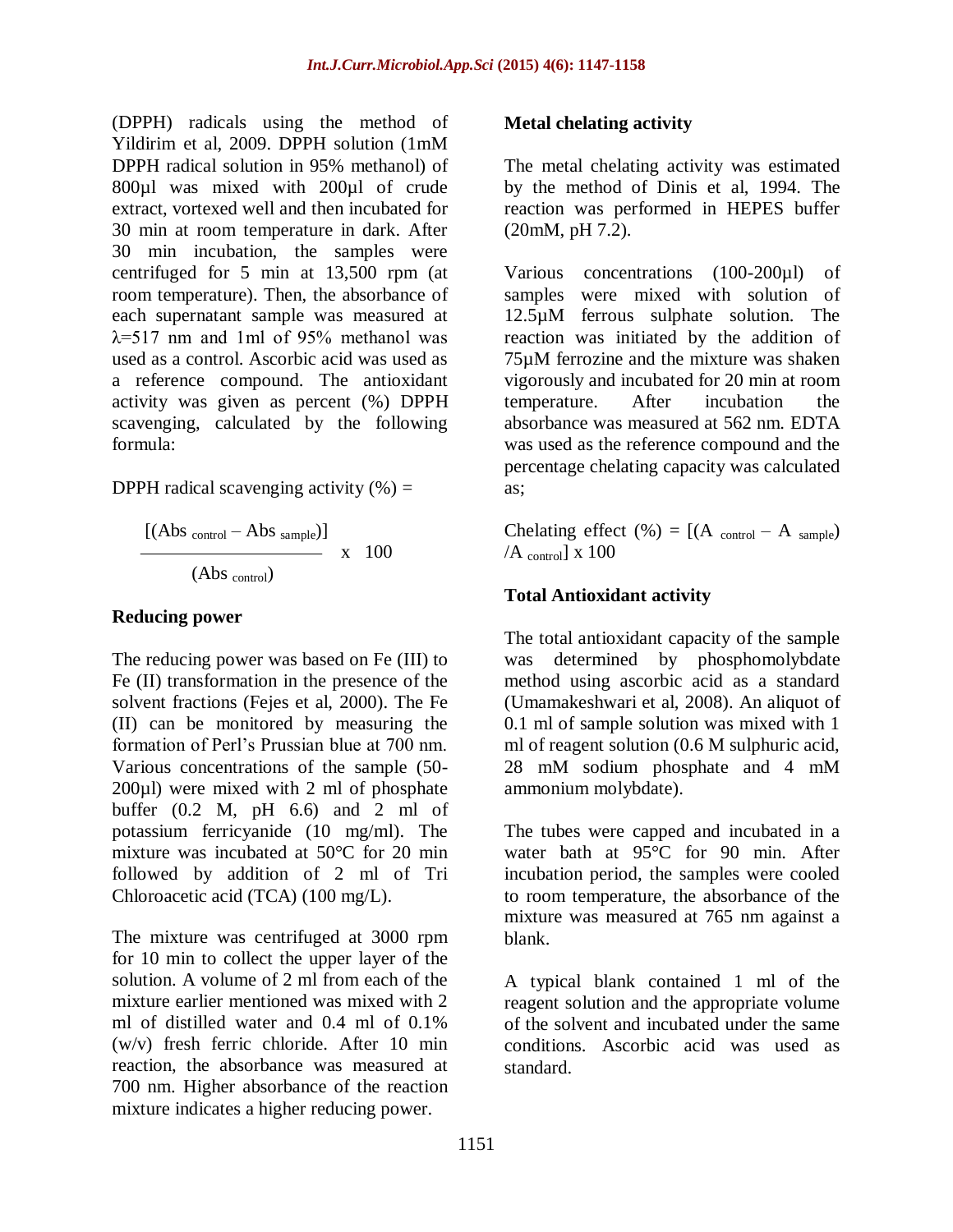#### **Results and Discussion**

### **Isolation of pigmented fungi**

The study has aimed to isolate the pigment producing fungi from stressed terrestrial environmental soil samples. Two soil samples were taken in which 19 fungal strains (FC1-1 to FC1-6, FC2-1 to FC2-13) were isolated. Out of 19 isolates, 5 were pigmented fungal strains (FC1-1, FC1-2, FC1-3, FC2-1 and FC2-2). From this only one potential strain which has the antimicrobial activity will be taken for the further studies. Due to the stressed condition the microbial communities were disturbed and only a fewer were found to be pigmented strains. This may be due to the variation in pH and temperature in the particular environment.

### **Antagonist activity**

The isolated 5 pigmented strains were screened for antagonistic activity. This was done by cross streak method, in which one strain FC1-3 which showed antagonist activity for maximum of 7 pathogens and it was taken for further studies. The highest activity was found against *K. pneumoniae, Shigella* sp and *P. aeruginosa*. This means that this FC1-3 strain was found to have the highest antimicrobial potentiality when compared to other strains.

## **Morphological characterization of fungi**

The fungal strain FC1-3 (Fig 1) which showed the highest antagonist activity was taken and subjected to Lactophenol Cotton Blue staining for the morphological identification. It produced oval shaped spores and it was found to be *Fusarium* sp (Fig 2)*.* Scanning electron microscopy image of the fungal strain FC1-3 mycelium showed that the aerial mycelium formed

chains of basidiospores with numerous spores in it. The spores were oval to cylindrical in shape with smooth surfaces.

### **Culture growth in different media**

The strain FC1-3 fungus was inoculated in different media and the strain produced reddish biomass and it was found to grow well in PDB and CDB. The pigment and biomass production was more in SDB at stationary condition when compared to other media. The fungal mat (biomass) produced by the strain was measured at an interval of  $3$  days from  $3<sup>rd</sup>$  day to  $15<sup>th</sup>$  day. The weight was calculated and it was found that the biomass weight increased from  $3<sup>rd</sup>$  day to  $13<sup>th</sup>$  day. The fungal mat (biomass) weight of the isolate FC1-3 was maximum of 50g/L on  $13<sup>th</sup>$  day in SDB medium. Hence  $13<sup>th</sup>$  day was taken as the incubation period required for maximum biomass production. This fungus produced intracellular orangish red pigment from biomass and the strain does not produce extracellular pigments.

### **Physiological characterization**

The strain FC1-3 (*Fusarium* sp) was found to grow well in pH ranging from 3 to 9. The maximum pigment production was found from pH 6 to 8. The culture was found to produce more fungal biomass and maximum pigment at pH 8. The biomass was found to be 54.3g/L at pH 8. This indicates that the strain is tolerable to neutral pH range and pH was found to be an important source for the growth and production of pigments by the organism. It is a significant factor which affects the physiology of the organism and makes it to uptake the nutrients for its growth. The culture growth was good from the temperature range 15°C to 45°C. The strain *Fusarium* sp was found to produce maximum pigment production and biomass of about 57.6g/L at 25°C. The temperature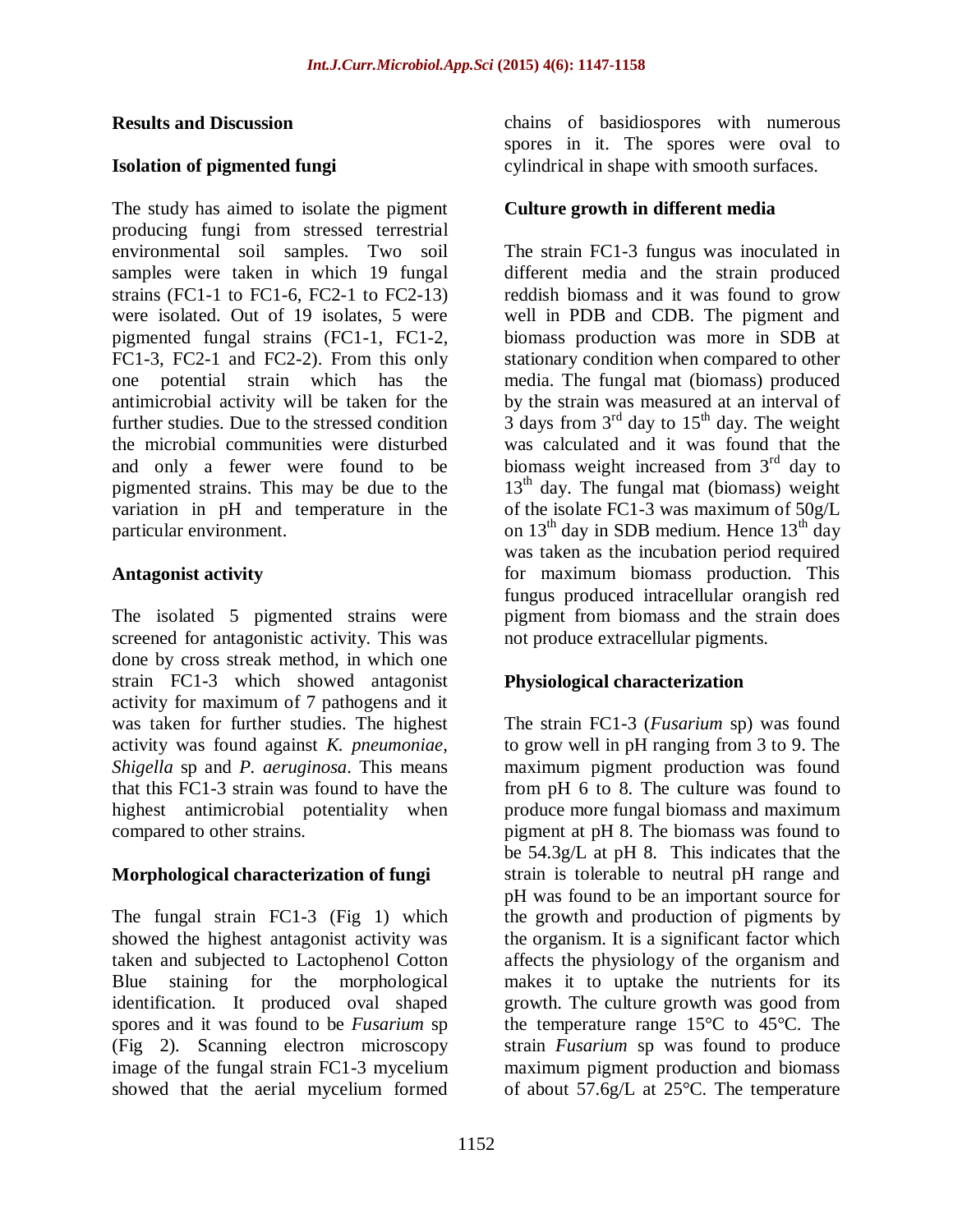was an important characteristic for the production of metabolites for the organism's growth and it influences the metabolic process inside the organism. The FC1-3 strain was inoculated in SDA in different NaCl concentrations ranging from 1% to 10%. It was incubated at 28±2˚C for 13 days. After incubation the results were observed. The strain FC1-3 was found to tolerate the salt concentration at 4%. These characteristics were similar to the sampled terrestrial soil environment.

### **Production and extraction of pigments**

The strain FC1-3 was inoculated in SDB and incubated for 11 days without any disturbance at stationary condition for fungal mycelia mat formation. The filtered biomass was washed thrice with sterile distilled water to remove the debris and dried.

The maximum pigment was extracted using polar solvents like methanol, ethyl acetate and acetone by homogenization method. The crude pigment was reddish orange color and it was collected and concentrated in rotary vacuum evaporator. This crude methanolic extract was taken for further biological studies.

### **Qualitative phytochemical analysis**

Preliminary phytochemicals screening of the crude extract in methanol, ethyl acetate, acetone and n- hexane of the FC1-3 strain pigments was carried out by standard protocols and the results were given in Table. 1. Alkaloids, phenols, flavonoids and tannins were present in the total pigment extract and when it was taken to purification process we can separate the particular phytochemical constituents which can be taken for further studies.

### **Partial purification of the crude pigment**

## **TLC**

Thin layer chromatography was performed using different solvent systems. The best solvent system for movement of the pigment was found to be with petroleum ether: ethyl acetate (65%) (Fig 3). The solvent front was marked and  $R_f$  value was calculated. Four bands were obtained through TLC.

### **Biological activity of the methanolic pigment**

### **Antimicrobial activity**

The antimicrobial activity was done by well diffusion method (Bauer et al*,* 1966). The antimicrobial activity was checked for crude pigment extract and culture filtrate but, the culture filtrate does not have any antimicrobial activity. *E. coli* was found to be highly susceptible to methanolic extract with the zone of inhibition at 2.9 cm. The methanolic extract was able to inhibit *Shigella* sp with the inhibition zone of 2.1 cm.

The good zone of inhibition of 1.6 cm and 1.2 cm were also observed against *K. pnuemoniae* and *S. typhi* respectively*.* The methanolic extract of the strain FC1-3 also showed good antifungal activity against *Candida albicans* and *Aspergillus* sp with an inhibiting zone of 1.9 cm and 2.1 cm respectively. The results of antimicrobial activity of crude methanolic extract are tabulated in Table 2.

### **Antioxidant Activity**

### **DPPH radical scavenging assay**

The free radical-scavenging activity of fungus, *Fusarium* sp along with reference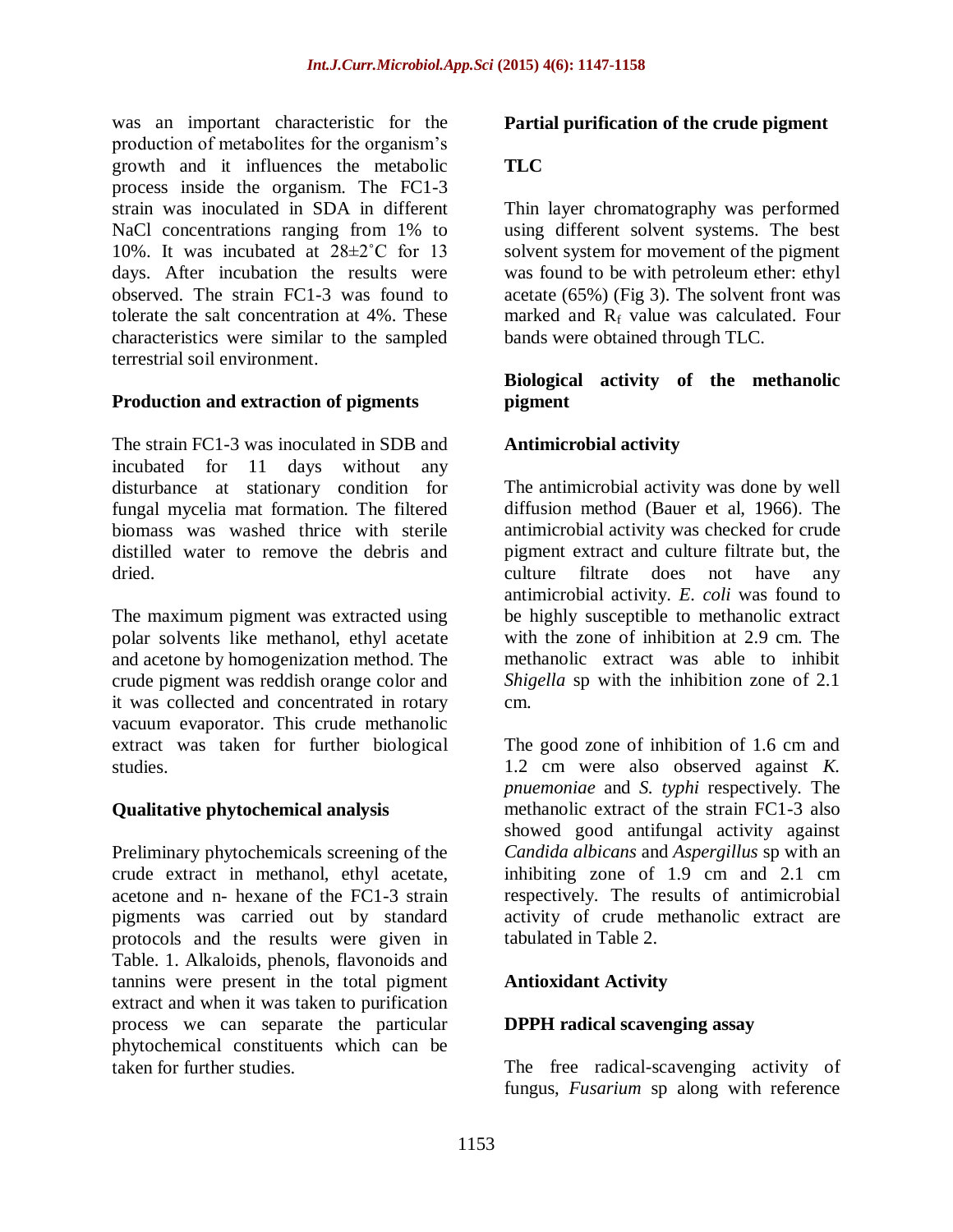standard ascorbic acid was determined by the DPPH assay. The fungal extracts of the present study showed a concentration dependent antiradical activity by inhibiting DPPH radical. Significant DPPH scavenging potential of methanolic crude pigment extract of the fungal strain FCO1-3 may be due to hydrogen groups present in the extracts (Nithya et al, 2009). The  $IC_{50}$  value of fungal methanolic extract of FC1-3 was seen in 162µl concentration (1.62mg/mL) (Fig. 4). Scavenging of DPPH represents the free radical reducing activity of antioxidants based on a one electron reduction.

### **Metal chelating activity**

Metal chelating activity of the fungal pigment crude methanolic extract at various concentrations was depicted in Fig. 4. FC1-3 showed the metal chelating activity of  $IC_{50}$ at 153µl concentration (1.53mg/ml) and it represents the greatest inhibition activity when compared to ascorbic acid. From this it is evident that the crude pigment extract has the highest metal chelation when compared to the standard ascorbic acid.

### **Reductive ability**

The reducing capacity of the compound may serve as a significant indicator of potential antioxidant activity. The reduction of ferrous ion (Fe<sup>3+</sup>) to ferric ion (Fe<sup>2+</sup>) is measured by the intensity of the resultant Persian-blue solution which absorbs at 700 nm. The reducing properties are generally associated with the presence of reductones. The antioxidant action of reductones is based on the breaking of the free radical chain by donating a hydrogen atom (Gordon, 1990). Similar to the antioxidant activity, the reducing power of crude methanolic extract of the fungal isolate FC1-3 increased with increasing dosage. The result showed that methonolic extract consists of hydrophilic poly phenolic compounds that cause the

greater reducing power. As the OD value increases the reducing capacity also increases which is depicted in table 3.

### **Total antioxidant activity**

Phenolic and flavonoid compounds seem to be the important compounds that are associated with the antioxidant activity; they exhibit in providing an important role in stabilizing the oxidation of lipids. Phenols are important because their hydroxyl groups confer scavenging ability. The total antioxidant activity of methanolic crude fungal pigment extract was evaluated and was found to be 1.72 mg/ml concentration which was equivalent to micrograms of the standard ascorbic acid.

The current investigation implied on isolating a potential fungal strain from stressed environmental conditions and extracted the bioactive secondary metabolite for biological activities. The microbial communities were prevalent in the samples which were very efficient and potent from the stressed conditions and they produce bioactive metabolites for their survival which are found to be useful to mankind. The isolated potential fungus was *Fusarium*  sp which had a potency to produce maximum pigmented metabolites SDB media and the presence of dextrose influences the growth of the organism. Whereas media without dextrose produced lighter pigmentation and the growth of the organism was also lesser when compared to other studied media. The same study of different growth media for fungi was reported by Stanley et al (2013). The strain FC1-3 produced maximum pigments at pH 8 and from this we can conclude that the organism can better sustain well in alkaline state at medium range and this may be due to the adaptability of the organism to the environmental conditions.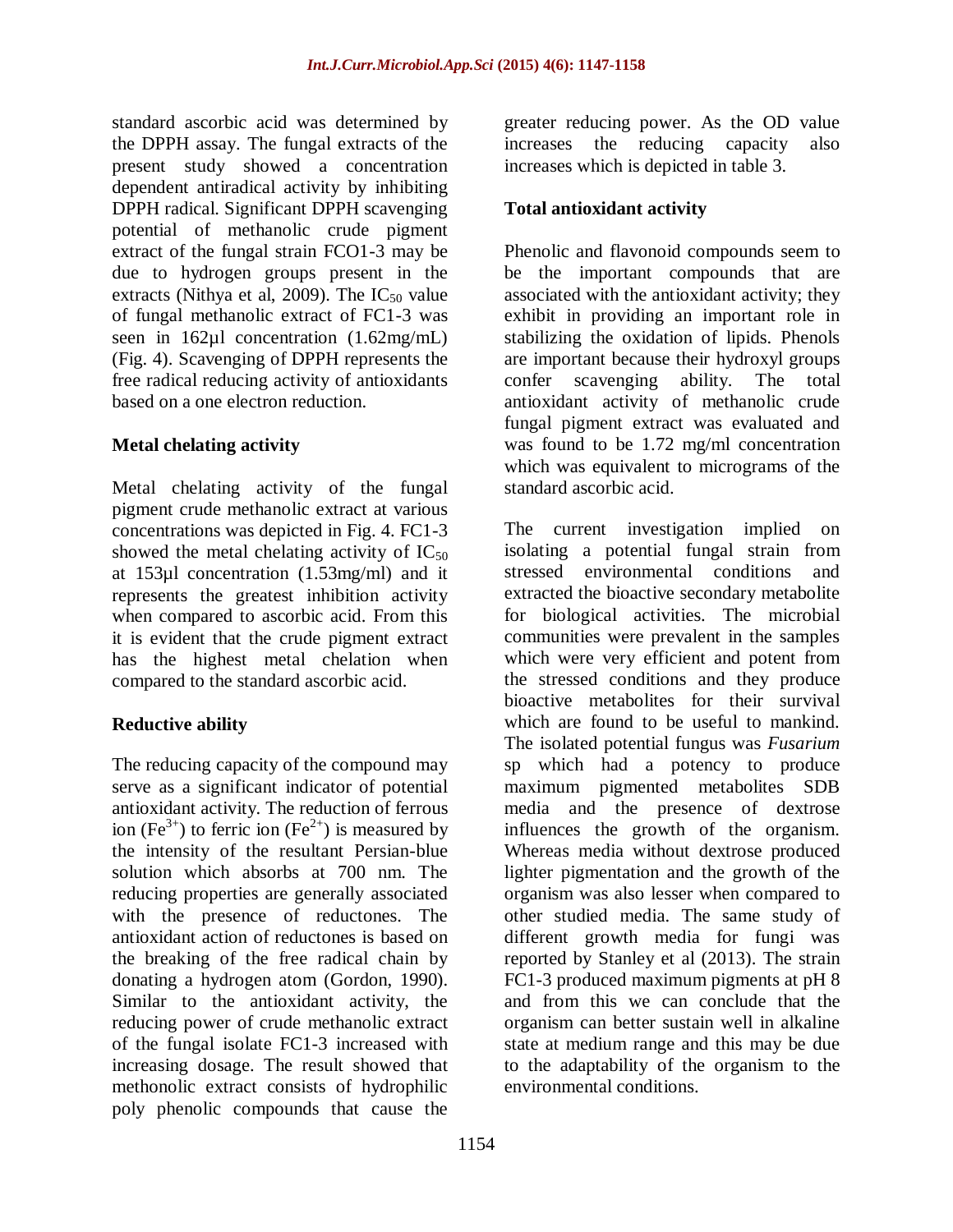#### *Int.J.Curr.Microbiol.App.Sci* **(2015) 4(6): 1147-1158**

| Phytochemicals  | $FC1-3$         |                         |                |                     |
|-----------------|-----------------|-------------------------|----------------|---------------------|
|                 | <b>Methanol</b> | <b>Ethyl</b><br>acetate | <b>Acetone</b> | n-<br><b>Hexane</b> |
| Alkaloids       | $\pm$           | $\pm$                   |                |                     |
| Phenols         | $\pm$           | $\pm$                   |                |                     |
| <b>Steroids</b> |                 |                         |                |                     |
| Flavanoids      | $\pm$           |                         |                | $\pm$               |
| Saponins        |                 |                         |                |                     |
| Tannins         |                 |                         |                | $\pm$               |
| Carbohydrates   | $\pm$           |                         | $^{+}$         |                     |
| Glycosides<br>. |                 |                         |                |                     |

## **Table.1** Preliminary qualitative phytochemical screening

(+) Presence (-) Absence

### **Table.2** Antimicrobial activity of the crude extract of FC1-3

| S. No. | <b>Pathogens</b>         | <b>Methanolic extract</b><br>Zone of inhibition (in cm) |
|--------|--------------------------|---------------------------------------------------------|
|        |                          |                                                         |
|        | Staphylococcus aureus    |                                                         |
| 2      | Klebsiella pnuemoniae    | 1.6                                                     |
| 3      | Salmonella typhi         |                                                         |
| 4      | <b>Bacillus</b> subtilis |                                                         |
| 5      | Escherichia coli         | 2.9                                                     |
| 6      | Proteus vulgaris         |                                                         |
|        | Shigella sp              | 2.1                                                     |
| 8      | Aspergillus niger        | 2.1                                                     |
|        | Candida albicans         | 19                                                      |

**Table.3** Reductive power ability of FC1-3

| Concentration $(\mu g)$ | OD Value of FC1-3 |  |
|-------------------------|-------------------|--|
| 120                     | $0.17 \pm 0.02$   |  |
| 140                     | $0.24 \pm 0.67$   |  |
| 160                     | $0.35 \pm 0.51$   |  |
| 180                     | $0.45 \pm 0.67$   |  |
| 200                     | $0.51 \pm 0.0$    |  |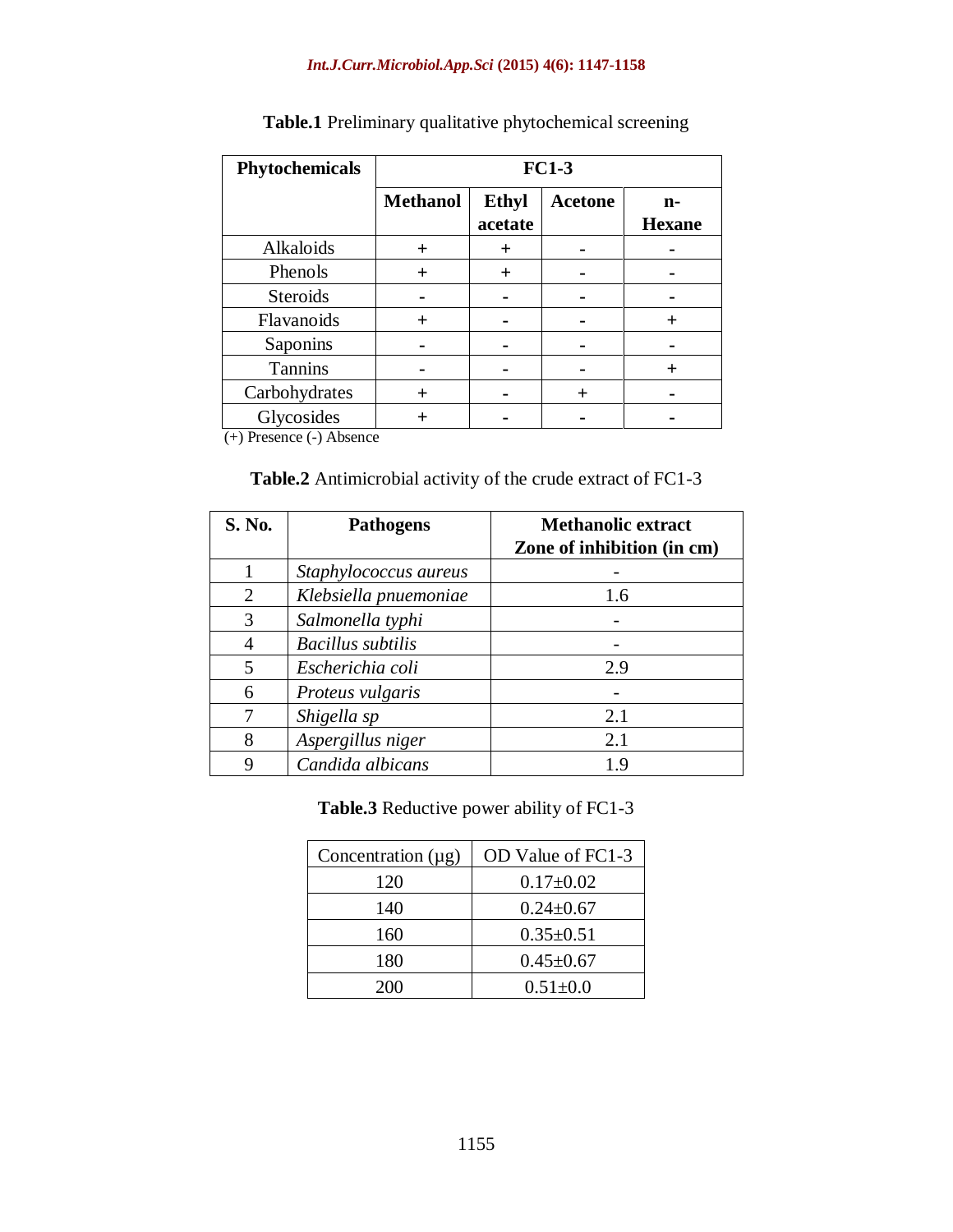**Fig.1** FC1-3 strain **Fig.2** LCB staining of FC1-3 at 40x



**Fig.3** TLC of crude methanolic pigment



**Fig.4** Antioxidant activities of DPPH and Metal cheltation assay



Also the strain survived at the temperature range of 45ºC and temperature is an important characteristic for the fungal growth and pigmentation. This isolated fungus *Fusarium* sp produced reddish pigment on extraction with ethyl acetate a polar solvent. Most of the fungal pigments/ or metabolites were extracted using ethyl

acetate as it a polar solvent and this was similar to the fragmentary reports stated already. The fungal pigment extract exhibited a promising antimicrobial activity at least concentrations and this proves the fungal extract can be taken for quorum quenching activity and medicinal fields. Apart from the antimicrobial profile, the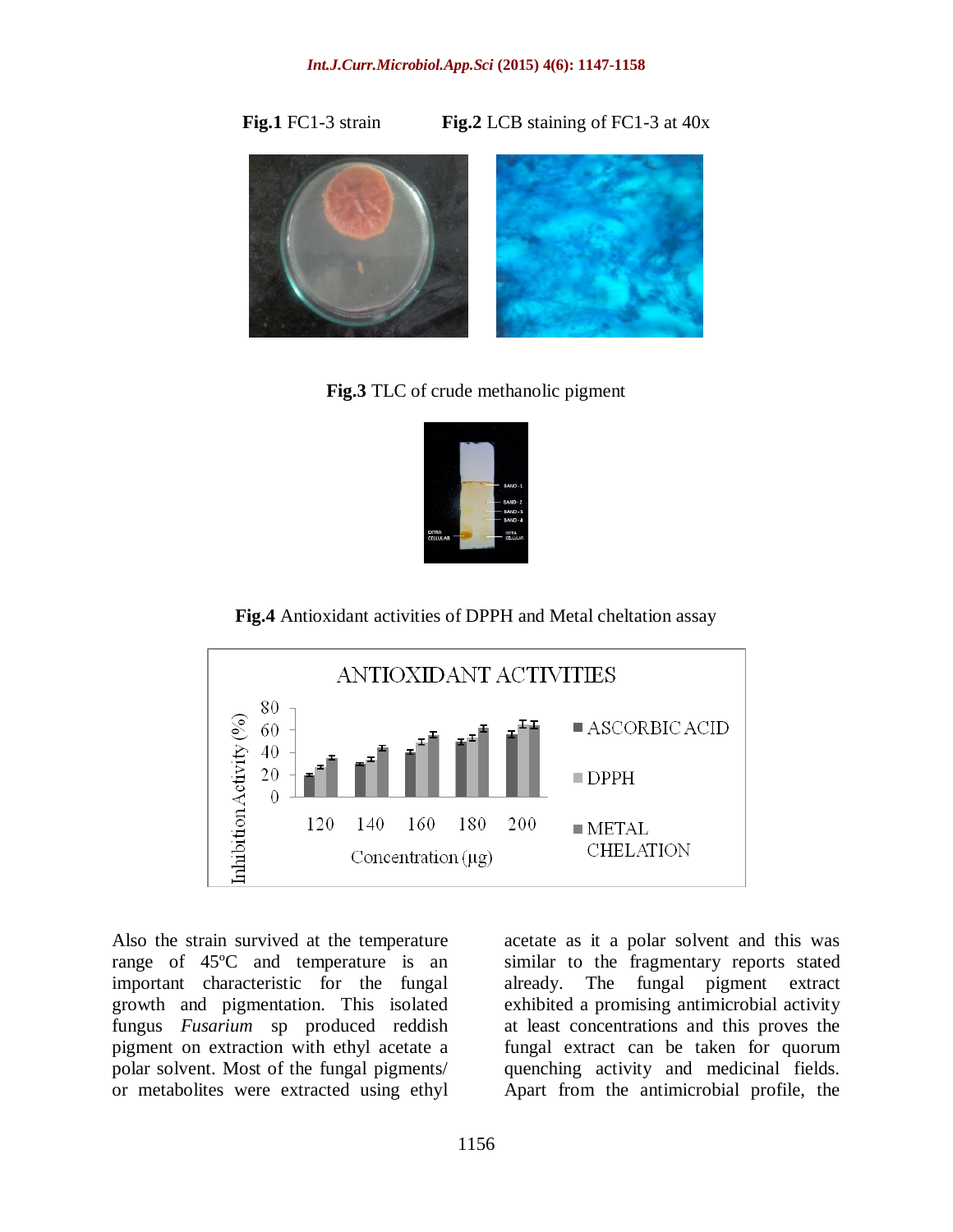extract unveiled its potency in antioxidant properties. The scavenging effects were very efficient in least concentrations. Scavenging DPPH free radical determines the free radical scavenging capacity or antioxidant potential (AOD) of the sample, which shows its effectiveness prevention interception and repair mechanisms against injury in a biological system (Lee *et al*., 2001). The reduction in the number of DPPH molecules can be correlated with the number of available hydrogen groups (Nithya *et al.,*  2011*).* The extract was also subjected to reducing power activity where it exhibited a potential activity at least concentration. The antioxidant action of reductones is based on the breaking of the free radical chain by donating a hydrogen atom (Gordon, 1990). Similar to the reducing power the metal chelation was also revealed the property at a range of concentration. Though  $Cu^{2}$  and  $Fe<sup>+2</sup>$  are required by the organisms for transport, protection against oxidative stress, cell growth and development they can catalyze hydroxyl radical formation by the Fenton reaction (Campos *et al.,* 2005). Therefore, the levels of  $Fe^{+2}$  and  $Cu^{+2}$  in cells should be carefully controlled and this was effectively done by the fungal extract. The results of this investigation suggested that the pigmented fungal extract can be taken for industrial purposes after purification and chemical characterization processes.

In conclusion, the environmental soil which has been stressed due to pollution but it contains majority of micro organisms which were prevalent in producing different metabolites for their survival between microbial communities*.* The isolated strain *Fusarium* sp produced reddish orange pigments and it possesses the antimicrobial as well as antioxidant properties. So we suggest that this pigment can be taken as natural colorant in medicinal, food and

pharma fields. Further the crude extract has to be purified and studied for characterization of the pigmented compound also to be done to make it a potential drug.

### **References**

- Bauer A W, W M M M Kirby, Sherris J C and Turch M, 1996. Antibiotic susceptibility testing by a standardized single disc method. American Journal Clinical Pathology. 45:493- 496(4).
- Campos E G, Jesuino R S A, Dantas A S, Brigido M M and Felipe M S S, 2005. Oxidative stress response in paracoccidioides brasiliensis. Genetic Molecular Research. 4(2): 409-29.
- Dinis T C P, Madeira V M C and Almeida L M, 1994. Action of phenolic derivates (acetoaminophen, salycilate and 5 aminosalycilate) as inhibitors of membrane lipid peroxidation and as peroxyl radical scavengers. Journal of Architectural Biochemistry and Biophysics. 315:161-9.
- Dufosse L. Microbial Pigments. Encyclopedia Microbiol, 2009; 4: 457- 471.
- Fejes S, Blazovics A, Lugasi A, Lemberkovics E, Petri G and Kery A, 2000. In vitro antioxidant activity of Anthriscus cerefolium L. (Hoffm.) extracts. Journal of Ethnophamacology. 69: 259-265.
- Geiss F, 1997. Fundamentals of TLC, planner chromatography, Heidel Berg, Huthig, ISBN3-7785-0854-7.
- Gordon M H, 1990. Food Antioxidants. Journal of Microbiological research, New York, Elsevier. 42: 1-18.
- Lee S E, Ju E M and Kim J H 2001. Free radical scavenging and antioxidant enzyme fortifying activities of extracts from Smilax china root. Experimental Molecular Medicine. 33: 263-268.